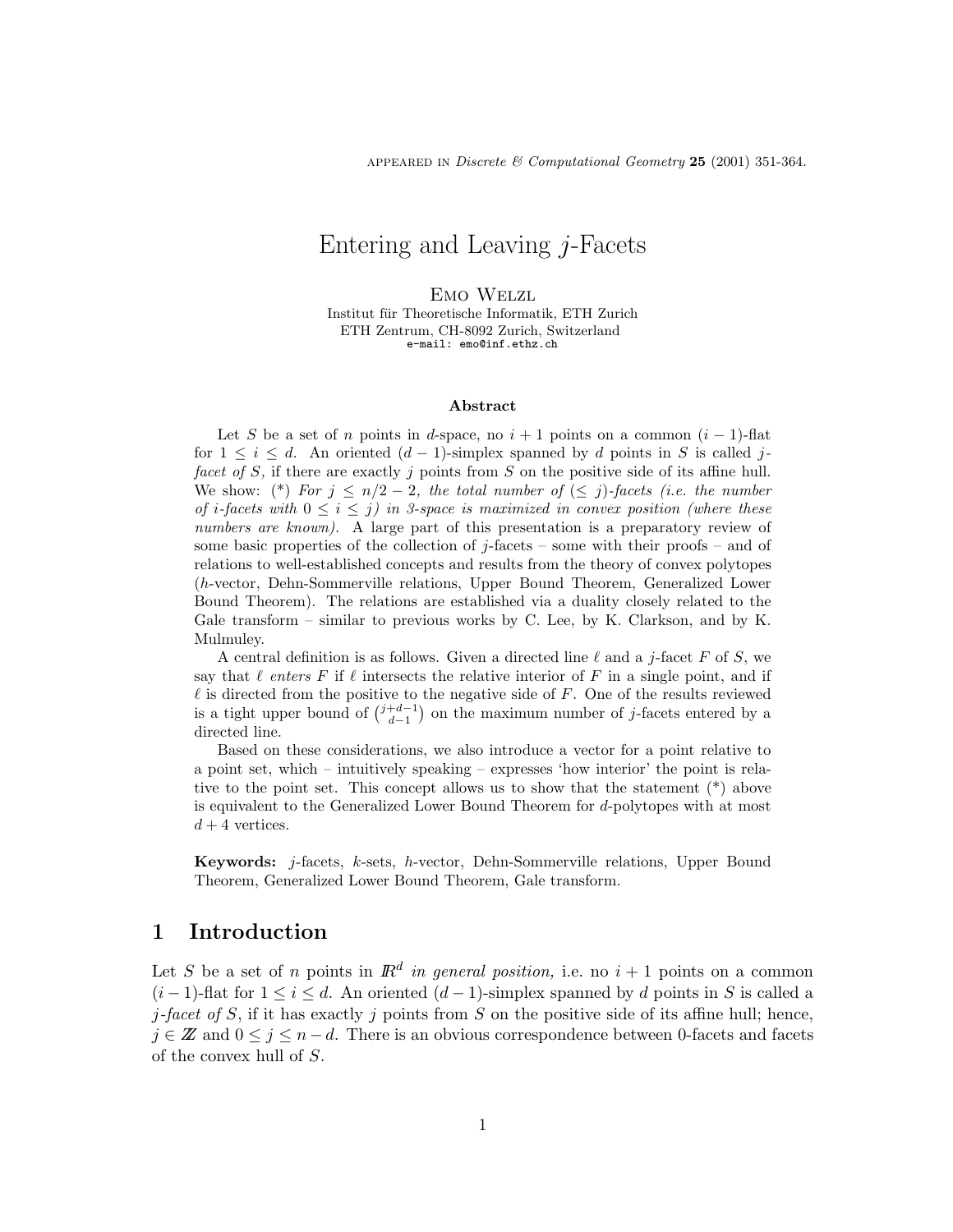The maximum possible number of j-facets of an n-point set in  $\mathbb{R}^d$  has raised some interest, starting with first bounds in the plane by Lovász [12] and Erdős, Lovász, Simmons, and Straus [8] in the early seventies. The currently best upper bound in the plane is of the order  $n\sqrt[3]{j+1}$  due to Dey [7]. Planar point sets where the number of j-facets is of the order  $n \cdot e^{\Omega(\sqrt{\log(j+1)})}$  for  $2j \leq n-2$  are known due to a recent construction by Géza Tóth  $[19]$ . We refer the reader to  $[3, 2]$  for more references, also on the related problem of 'k-sets', and on geometric algorithms where the number of j-facets occurs in the analysis (but see also [18] for very recent developments on the upper bound in three dimensions).

The emphasis of the first part of this paper is on the structure of the collection of j-facets, and on relations to more established concepts in the theory of convex polytopes that go beyond the observation that 0-facets are facets of the convex hull. To this end, we define that a *directed line*  $\ell$  *enters j-facet F*, if it intersects the relative interior of F in a single point, and if  $\ell$  is directed from the positive to the negative side of F. If, instead,  $\ell$ is directed from the negative to the positive side of  $F$ , then we say that  $\ell$  leaves  $F$ .

Section 2 proves that no line can enter more than  $\binom{j+d-1}{d-1}$ )  $j$ -facets of a finite point set in  $\mathbb{R}^d$ . The proof mimics McMullen's proof of the bound on the entries of the h-vector of a simplicial convex polytope for the Upper Bound Theorem [13]. Section 3 will make this relation more explicit via a duality closely related to the Gale transform. (For example, this duality translates the Dehn-Sommerville relations to the fact that every directed line enters and leaves the same number of j-facets.) In slightly different settings – perhaps not as explicit, albeit essentially equivalent – such a relation has been worked out and exploited by C. Lee [10], K. Clarkson [5] and K. Mulmuley [15] (see also Remark 3 at the end of this paper).

An alternative proof of the bound on the number of j-facets entered by a line – by induction on the dimension – is given in Section 4. Based on the tools used in this proof, we also introduce a vector for a point relative to a point set, which expresses 'how interior' the point is relative to the point set. This vector relates to the g-vector for convex polytopes, and we can employ the rich theory developed there [17, 14]. In particular, the Generalized Lower Bound Theorem appears useful in our setting.

Finally, in Section 5 we close with a conclusion for the overall number of  $(\leq j)$ -facets (i.e. the total number of i-facets with  $i \leq j$ ) of n-point sets. We show that for  $j \leq n/2-2$ , the number of  $(\leq j)$ -facets in  $\mathbb{R}^3$  is maximized in convex position where these numbers are known to be  $2({i+2 \choose 2}n-2{{i+3} \choose 3})$  (this extends a corresponding result of N. Alon and E. Győri in the plane  $[1]$ ). In fact, this statement can be shown to be equivalent to the Generalized Lower Bound Theorem for d-polytopes with at most  $d+4$  vertices.

**Conventions.** We will use  $(a_i)_i$  short for the sequence  $(a_i)_{i=0}^{\infty} = (a_0, a_1, \ldots)$ . Most of the sequences we introduce will be defined for all  $i \in \mathbb{Z}$ , mostly with  $a_i = 0$  for  $i < 0$ . Similarly,  $\sum_i a_i$  denotes  $\sum_{i=0}^{\infty} a_i$ . However, all the sequences  $(a_i)_i$  we employ in such sums will vanish except for a finite number of terms.

The binomial coefficient  $\binom{a}{b}$ ,  $a, b \in \mathbb{Z}$ , is defined to be 0 for  $b < 0$  or  $a < b$ .

## 2 Lines entering  $i$ -facets

Let  $S \subseteq \mathbb{R}^d$  be a set of n points in general position. Let  $\ell$  be a directed line disjoint from all convex hulls of  $d-1$  points in S. For  $j \in \mathbb{Z}$ , let  $\overline{h}_j = \overline{h}_j (\ell, S)$  denote the number of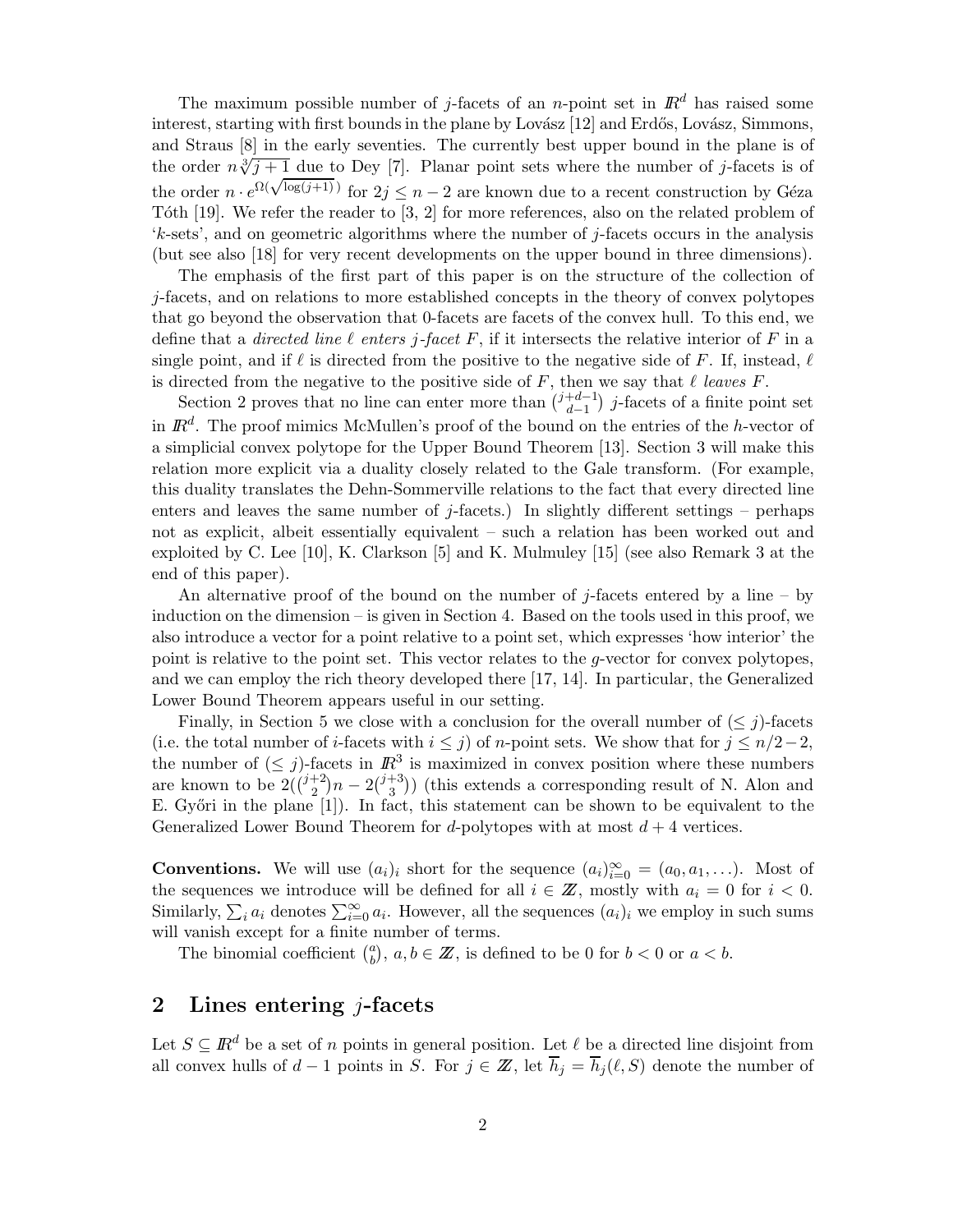j-facets entered by line  $\ell;$  hence,  $\overline{h}_j = 0$  for  $j < 0$  and for  $j > n - d.$ 

**Upper bounds on the**  $\overline{h}_i$ **'s.** We derive a number of simple facts. First observe that a directed line penetrates the convex hull of S at most once. This translates to

$$
Fact 2.1 h0 \le 1.
$$

Next, let us consider the sum  $s^0 := \sum_j \overline{h}_j$ . This sum denotes the overall number of  $(d-1)$ -simplices spanned by d points in S that are intersected by line  $\ell$ . It is not too difficult to see that the sum  $s^1 := \sum_j j \overline{h}_j$  denotes the number of d-simplices spanned by  $d+1$  points in S that are intersected by line  $\ell$ : Given a j-facet F entered by  $\ell$ , there are exactly j d-simplices with facet F which are intersected by  $\ell$  and where the last point of intersection is in F. Similarly, for  $k \in \mathbb{Z}$ ,  $s^k = s^k(\ell, S) := \sum_j \binom{j}{k} \overline{h}_j$  gives the number of  $(k + d)$ -element subsets of S whose convex hull is met by line  $\ell$ ; we have  $s^k = 0$  for  $k < 0$ and for  $k > n-d$ . Now observe that none of the values s<sup>k</sup> changes if we move a point in S parallel to  $\ell$  again in general position – the vector  $(s^k)_k$  is invariant under such motions. On the other hand, we have the following inversion formula for sequences  $(a_i)_i$  and  $(b_j)_j$ of real numbers (proof omitted).

$$
\forall i \geq 0 : a_i = \sum_j \binom{j}{i} b_j \qquad \Longleftrightarrow \qquad \forall j \geq 0 : b_j = \sum_i (-1)^{i+j} \binom{i}{j} a_i . \tag{1}
$$

It asserts that  $(s^k)_k$  determines  $(\overline{h}_j)_j$ . That is, the sequence  $(\overline{h}_j)_j$  is also invariant under motions of points parallel to  $\ell$ .

**Fact 2.2** If  $p \in S$  is replaced by some other point p' again in general position on the line through p parallel to  $\ell$ , then the sequence  $(\overline{h}_j)_j$  does not change. 回

In the next step we investigate the effect of removal of a point  $p$  in  $S$ , first the expected effect on the  $\overline{h}$ -sequence, if p is random. ( $\mathbf{E}(X)$  denotes the expextation of random variable  $X.$ 

Fact 2.3 For  $j \in \mathbb{Z}$ ,  $\mathbf{E}(\overline{h}_j(\ell, S \setminus \{p\})) = \frac{n-d-j}{n} \overline{h}_j + \frac{j+1}{n} \overline{h}_{j+1}$ , where p is a random point chosen uniformly in S.

*Proof.* For  $0 \leq j \leq n-1-d$ , a j-facet of  $S \setminus \{p\}$  is either a j-facet of S with p one of the  $n - d - j$  points on its negative side, or a  $(j + 1)$ -facet of S with p one of the  $j + 1$  points on its positive side. For  $j < 0$  and  $j \ge n - d$  we get  $\mathbf{E}(\overline{h}_j(\ell, S \setminus \{p\})) = 0$  as required.  $\Box$ 

**Fact 2.4** For  $j \in \mathbb{Z}$  and  $p \in S$ ,  $\overline{h}_j(\ell, S \setminus \{p\}) \leq \overline{h}_j$ .

*Proof.* For  $0 \le j \le n-1-d$ , Fact 2.2 allows us to move p so that it does not lie on the positive side of any  $(j + 1)$ -facet of S entered by  $\ell$  – without changing  $\overline{h}_j$ . Now the removal of p will not generate any new j-facets entered by  $\ell$ . For  $j < 0$  and  $j \geq n - d$  the inequality is trivial. □

We have prepared all the ingredients for demonstrating the upper bounds for the  $\overline{h}_i$ 's. Facts 2.3 and 2.4 entail

$$
\frac{n-d-j}{n}\overline{h}_j+\frac{j+1}{n}\overline{h}_{j+1}\leq \overline{h}_j,
$$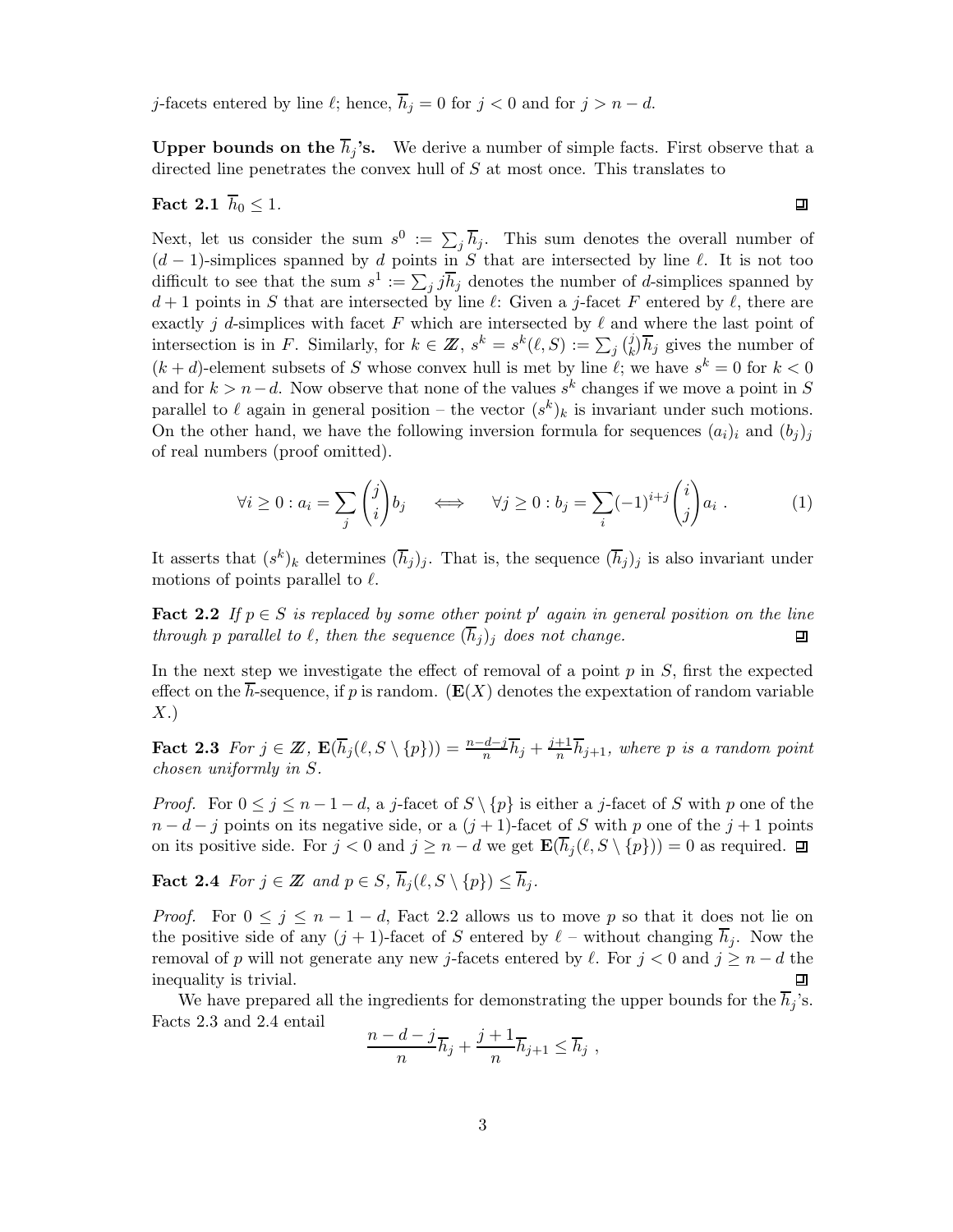for all  $j$ , and so

$$
\overline{h}_{j+1} \le \frac{j+d}{j+1} \overline{h}_j
$$

for  $j \geq 0$ . Combined with Fact 2.1, this gives

$$
\overline{h}_j \le \binom{j+d-1}{j} = \binom{j+d-1}{d-1}
$$

for  $j \geq 0$ .

**Symmetry of**  $(\overline{h}_j)_{j\in\mathbb{Z}}$ . We conclude this section by demonstrating the identity  $\overline{h}_j =$  $\overline{h}_{n-d-j}$ . An  $(n-d-j)$ -facet entered by line  $\ell$  corresponds to a j-facet left by  $\ell$  by changing the orientation of the  $(d-1)$ -simplex. Hence, the identity claims that a directed line enters and leaves the same number of  $j$ -facets. The reader is encouraged to verify the relation via Fact 2.2, but we take a different path. First observe that

**Fact 2.5** 
$$
h_0 = h_{n-d}
$$
.

For  $j, k \in \mathbb{Z}$ , define

$$
\overline{h}_j^k := \sum_{i=0}^{n-d} \binom{i}{j} \cdot \overline{h}_i \cdot \binom{n-d-i}{k-j} .
$$

 $\overline{h}_j^k$  is the overall number of j-facets in  $(k + d)$ -element subsets of S entered by line  $\ell$ , i.e.  $\overline{h}_j^k = \sum_{Q \in {S \choose k+d}} \overline{h}_j(\ell, Q)$ : For an *i*-facet of S to become a *j*-facet in a  $(k+d)$ -element subset of S, we have to select j from the i points on its positive side,  $k - j$  from the  $n - d - i$ points on its negative side, and all d points that span the i-facet. Because of Fact 2.5, we have  $\overline{h}_0^k = \overline{h}_k^k$ , and so

$$
0 = \underbrace{\sum_{i=0}^{n-d} \overline{h}_i \cdot \binom{n-d-i}{k}}_{\overline{h}_0^k} - \underbrace{\sum_{i=0}^{n-d} \binom{i}{k} \cdot \overline{h}_i}_{\overline{h}_k^k} = \sum_{i=0}^{n-d} \binom{i}{k} \cdot (\overline{h}_{n-d-i} - \overline{h}_i) .
$$

The inversion formula (1) tells us that these identities determine the terms  $(\overline{h}_{n-d-i} - \overline{h}_i)$ . Thus  $\overline{h}_{n-d-i} - \overline{h}_i = 0$  for all  $0 \leq i \leq n-d$  is the unique solution.

This counting argument makes explicit that the symmetry of the sequence  $(\overline{h}_j)_j$  is an immediate consequence of the fact that the number of 0-facets entered equals the number of 0-facets left (Fact 2.5); this number happens to be 0 or 1, which is not essential in our proof, though.

We summarize the findings of this section.

**Theorem 1** Let S be a set of n points in  $\mathbb{R}^d$  in general position, and let  $\ell$  be a directed line disjoint from all convex hulls of  $d-1$  points in S. The numbers  $\overline{h}_i$  of j-facets of S entered by  $\ell$  satisfy (i)  $\overline{h}_j = \overline{h}_{n-d-j}$  for all  $j \in \mathbb{Z}$ , and

(ii)

$$
\overline{h}_j \le \min\left\{ \binom{j+d-1}{d-1}, \binom{n-j-1}{d-1} \right\}
$$

for  $0 \leq j \leq n-d$ , and  $\overline{h}_i = 0$ , otherwise.

回

 $\blacksquare$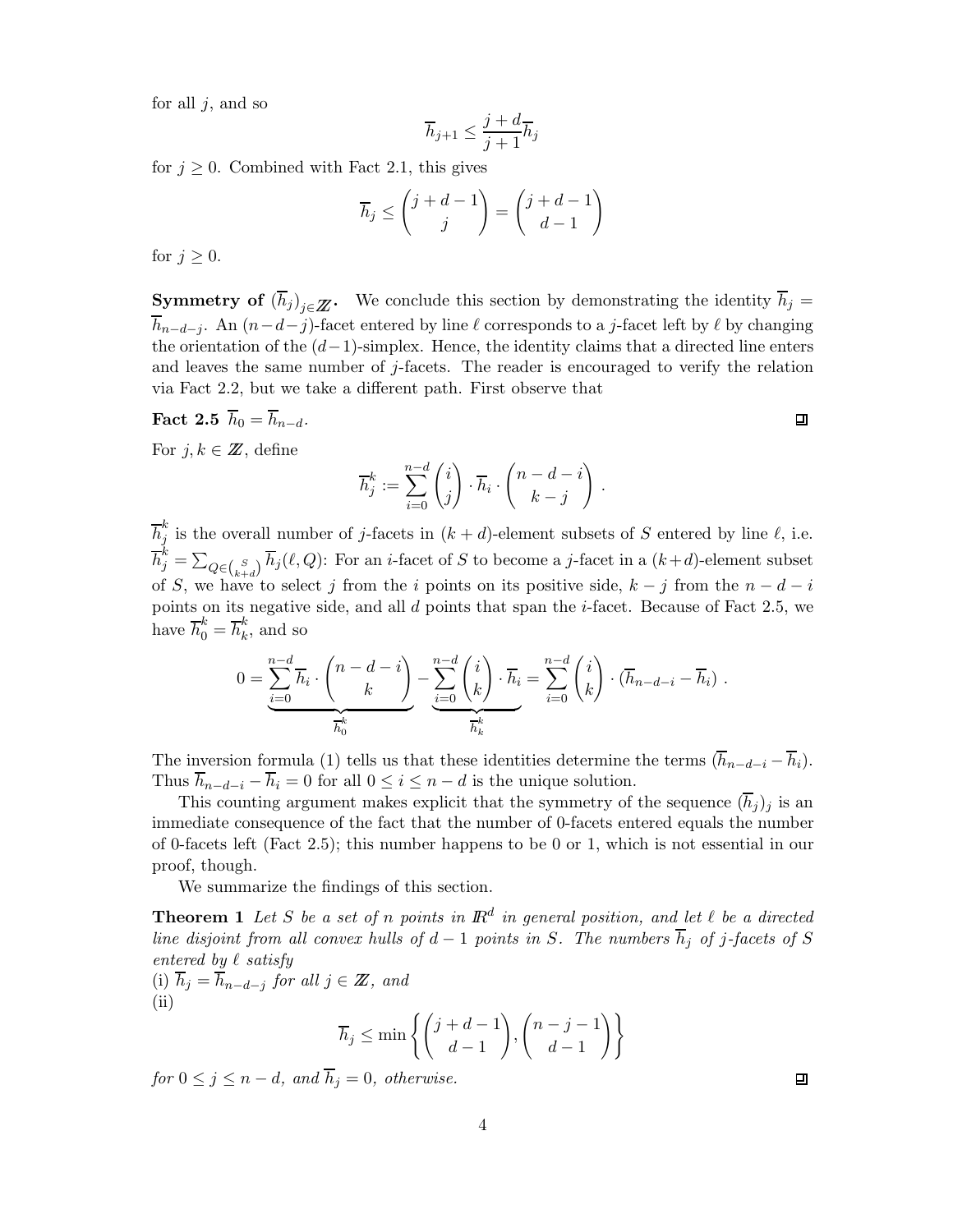The bound in (ii) is a consequence of (i) and  $\overline{h}_j \leq {j+d-1 \choose d-1}$ ). We will see later on that there are point sets and lines where this bound is attained for all  $j$ .

### 3 Convex polytopes and  $h$ -vectors

Let S be a finite multiset of points in  $\mathbb{R}^d$ . For  $i \in \mathbb{Z}$ , let  $\tilde{f}_i = \tilde{f}_i(\mathcal{S})$  be the number of  $(i + 1)$ -element subsets of S that are contained in a supporting hyperplane. For P a convex polytope and  $i \in \mathbb{Z}$ , let  $f_i = f_i(P)$  be the number of *i*-faces of P, where we agree on  $f_{-1} = 1$  and  $f_d = 0$ . If S is a set in general position (in particular, there are no multiple copies of the same point), then convS is a simplicial polytope and  $\tilde{f}_i(S) = f_i(\text{conv }S)$  for all  $i \in \mathbb{Z}$ .

The h-vector  $(h_j)_{j=0}^d = (h_j(P))_{j=0}^d$  of a simplicial convex polytope P can be defined as the unique sequence of numbers satisfying (recall (1))

$$
\forall i, \ 0 \le i \le d: \quad f_{i-1} = \sum_{j=0}^d \binom{j}{d-i} \cdot h_j \ ,
$$

cf  $[20]$ . We skip here the more geometric equivalent description of the h-vector via shellings. Important properties of the h-vector of a simplicial n-vertex  $d$ -polytope are:

• The Dehn-Sommerville Relations

$$
\forall j, \ 0 \leq j \leq d: \quad h_j = h_{d-j} .
$$

• The Upper Bound Theorem [13]

$$
\forall j, \ 0 \leq j \leq d: \quad h_j \leq \min\left\{ \binom{j+n-d-1}{n-d-1}, \binom{n-j-1}{n-d-1} \right\},
$$

and this bound is attained for all  $j$  for the convex hull of  $n$  points on the moment curve  $\{(t^i)_{i=1}^d | t \in \mathbb{R}\}.$ 

• The Generalized Lower Bound Theorem (GLBT)<sup>1</sup>

$$
\forall j, 1 \leq j \leq (d+1)/2: h_{j-1} \leq h_j.
$$

The only proof known for the GLBT goes via the g-theorem, which characterizes all possible h-vectors of simplicial d-polytopes [4, 17, 14].

**Orthogonal dual.** We describe a duality between sequences of n points in  $\mathbb{R}^d$  and  $\mathbb{R}^{n-d-1}$  that is closely related to the Gale transform, cf [9, 20] (see remark preceding Lemma 2). This will allow us to relate the  $h$ -vector of simplicial convex polytopes to the  $\overline{h}$ -sequences we have considered in Section 2.

<sup>&</sup>lt;sup>1</sup>Sometimes, the statement is presented for  $j \le d/2$ . But for d odd and  $j = (d+1)/2$ , we have  $h_{j-1} = h_j$ because of the Dehn-Sommerville Relations.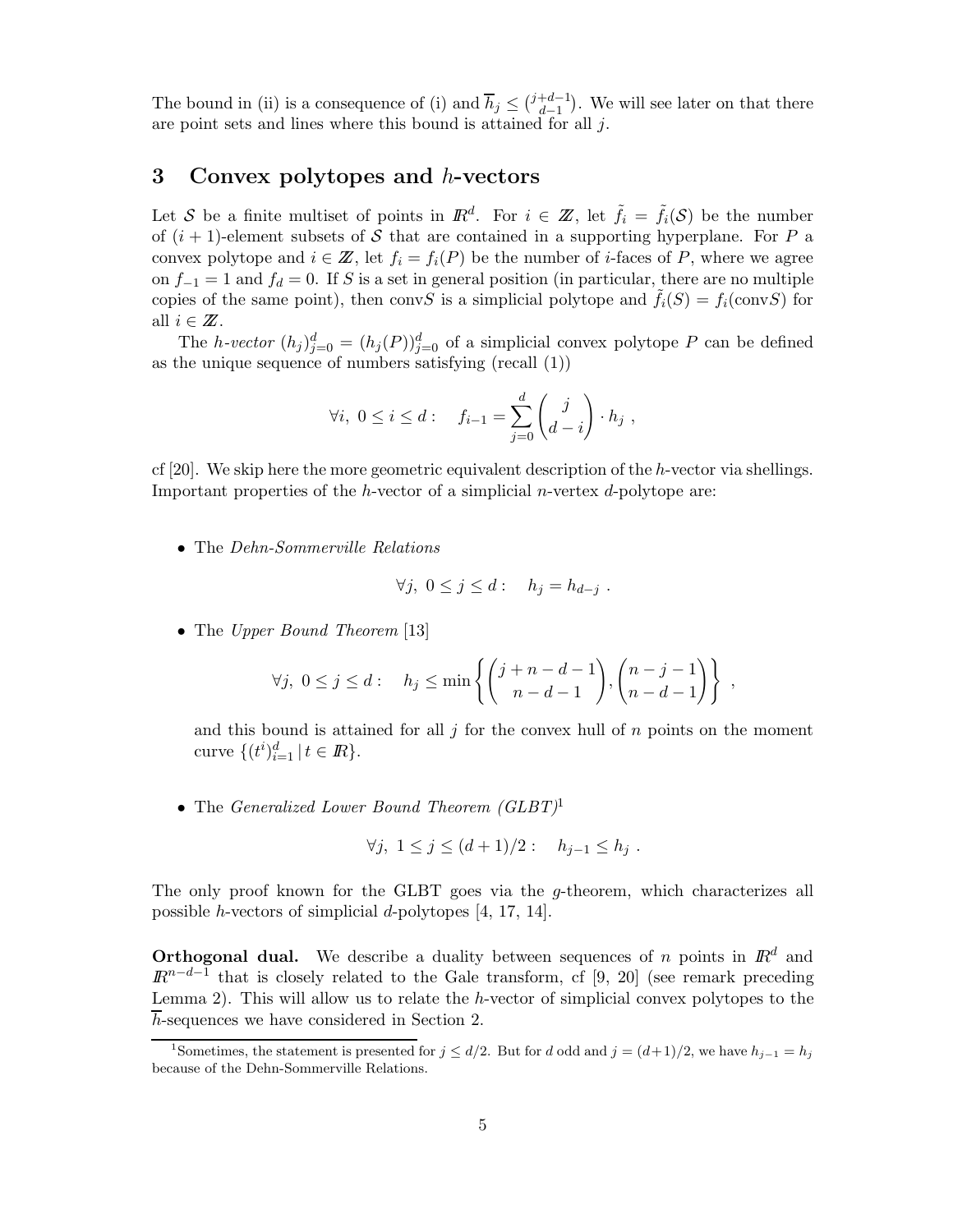For integers  $0 \leq d < n$ , we call a matrix  $A \in \mathbb{R}^{n \times d}$  legal if  $A^{\top} \cdot \vec{\mathbf{i}} = \vec{\mathbf{0}}$  and if A has full rank d. We use  $\vec{1}$  and  $\vec{0}$  for vectors of all 1's and 0's, respectively, of appropriate dimension; here  $\vec{\mathbf{I}} = 1^n$  and  $\vec{\mathbf{0}} = 0^d$ . We interpret matrix A as a sequence  $S_A = (p_i)_{i=1}^n$  of n points in  $\mathbb{R}^d$  in the obvious way: *i*-th row gives coordinates of  $p_i$ . The conditions for 'legal' translate to the facts that the origin is the center of gravity of the points in  $S_A$ , and that there is no hyperplane containing all points in  $S_A$  – an assumption much weaker than general position!

Given legal matrices  $A \in \mathbb{R}^{n \times d}$  and  $B \in \mathbb{R}^{n \times (n-d-1)}$ , we call B an orthogonal dual of A, in symbols  $A \perp B$ , if  $A^T \cdot B = 0^{d \times (n-d-1)}$ . In other words, the columns of A are orthogonal to the columns of  $B$ . That is, the columns of  $A$  span a linear vector space of dimension d orthogonal to the linear space of dimension  $n - d - 1$  spanned by the columns of B, and both spaces are orthogonal to  $\vec{1}$ . Hence, given a legal matrix A, there is always an orthogonal dual  $B$  which is unique up to linear transformations. Clearly,  $A \perp B \iff B \perp A$ . (This convenient symmetry, enforced by the condition  $A^T \cdot \vec{\mathbf{i}} = \vec{\mathbf{0}}$ , is the only difference to the standard Gale transform – apart from expository details.)

**Lemma 2**  $For \ 0 \leq d < n$ , let  $A \in \mathbb{R}^{n \times d}$  and  $B \in \mathbb{R}^{n \times (n-d-1)}$  be legal matrices with  $A \perp B$ , and <u>let</u>  $S_A = (p_i)_{i=1}^n$  and  $S_B = (p_i^*)_{i=1}^n$ . For some  $I \subseteq \{1, 2, ..., n\}$ , let  $F := \{p_i | i \in I\}$ and  $\overline{F^*} := \{p_i^* \mid i \notin I\}.$ 

(i) If F is contained in a supporting hyperplane of the points in  $S_A$  then  $\mathbf{0} \in \text{conv}^{\overline{F^*}}$ .

(ii) If  $0 \in \text{conv } F$ , then  $\overline{F^*}$  is contained in a supporting hyperplane of the points in  $S_B$ .

*Proof.* Let F lie in a supporting hyperplane. That is, there is a vector  $v \in \mathbb{R}^{d+1}$ , such that for  $\lambda = (\lambda_i)_{i=1}^n := (A\vec{\mathbf{1}}) \cdot v$ , we have  $\lambda \neq \vec{\mathbf{0}}$ ,  $\lambda_i \geq 0$  for all  $1 \leq i \leq n$  and  $\lambda_i = 0$  for  $i \in I$ . (( $A\vec{\mathbf{1}}$ ) denotes the matrix A with an extra column of 1's.) Moreover,

$$
B^{\!\top} \cdot \lambda = \underbrace{B^{\!\top}\cdot(A\vec{\bf 1})}_{0^{(n-d-1)\times(d+1)}}\!\cdot\!v = \vec{\bf 0}
$$

which means that the origin is a positive linear (and thus convex) combination of points  $p_i^*$  with  $i \notin I$ .

For the reverse direction (ii), let  $\lambda \in \mathbb{R}^n$  be a vector that witnesses the fact that  $\mathbf{0} \in \text{conv} F$ . That is,  $0 \leq \lambda \neq \vec{\mathbf{0}}$ ,  $A^{\top} \lambda = \vec{\mathbf{0}}$ , and  $\lambda_i = 0$  for  $p_i \notin F$ ; if  $p_i \notin F$ , then  $i \notin I$ .  $\lambda$ is orthogonal to the linear space spanned by the columns in  $A$ ; consequently, it is in the linear space spanned by the columns of  $(B\vec{\mathbf{l}})$ , and there is a vector v with  $(B\vec{\mathbf{l}}) \cdot v = \lambda$ . Hence, v corresponds to a supporting hyperplane that contains all  $p_i^*$  with  $\lambda_i = 0$ . Since  $\lambda_i = 0$  for  $i \notin I$ , the hyperplane contains all points in  $\overline{F^*}$ . 囙

f- and h-vector under orthogonal duals. For S a finite multiset of points in  $\mathbb{R}^d$ ,  $\varphi$ an i-flat, and  $k \in \mathbb{Z}$ , let  $s^k = s^k(f, \mathcal{S})$  denote the number of  $(k+d+1-i)$ -element subsets of S whose convex hull is intersected by  $\varphi$ . This generalizes our definition for lines from the previous section. We will employ it here also for points (i.e. 0-flats).

**Lemma 3** For  $0 \leq d \leq n$ , let  $A \in \mathbb{R}^{n \times d}$  and  $B \in \mathbb{R}^{n \times (n-d-1)}$  be legal matrices with A⊥B, and let  $S \subseteq \mathbb{R}^d$  and  $S^* \subseteq \mathbb{R}^{n-d-1}$  be the multisets of points in  $S_A$  and  $S_B$ , respectively. Then

$$
\tilde{f}_i(\mathcal{S}) = s^{d-i-1}(\mathbf{0}, \mathcal{S}^*)
$$
 and  $\tilde{f}_i(\mathcal{S}^*) = s^{n-d-i-2}(\mathbf{0}, \mathcal{S})$ .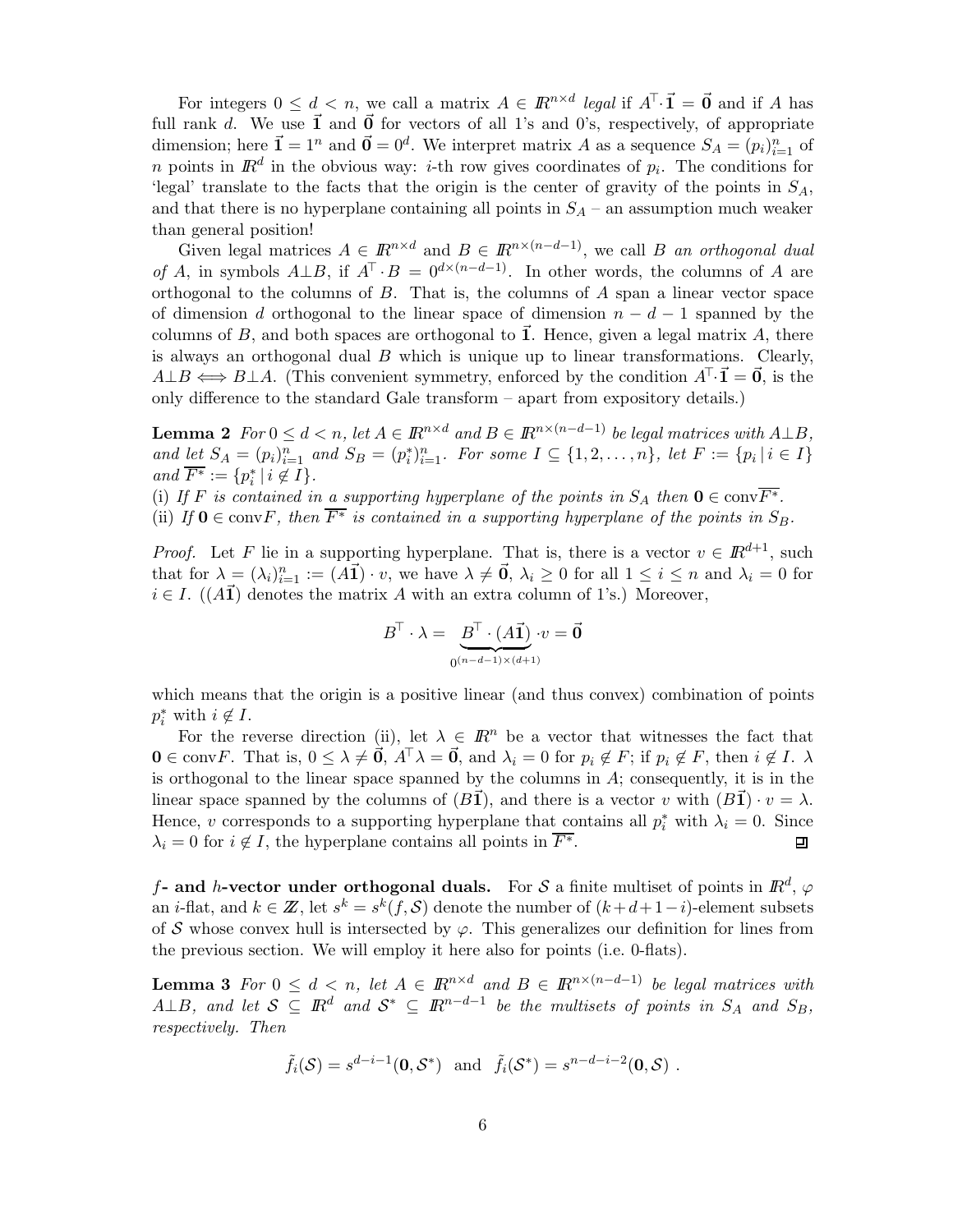*Proof.* There is a bijection of  $(i + 1)$ -element subsets of S contained in supporting hyperplanes and  $(n - (i + 1))$ -element subsets of  $S^*$  that contain 0 in their convex hull. And  $(d-i-1) + (n-d-1) + 1 = n - (i+1)$ . Therefore the left equality. The right equality follows from the symmetry of orthogonal duality. follows from the symmetry of orthogonal duality.

**Theorem 4** (i) If  $(h_j)_{j=0}^d$  is the h-vector of a simplicial n-vertex d-polytope, then there is a set S of n points in general position in  $\mathbb{R}^{n-d}$ , and a line  $\ell$  disjoint from all convex hulls of  $(n-d)-1$  points in S, such that  $\overline{h}_i(\ell, S) = h_i$  for  $0 \leq j \leq d$ .

(ii) Let S be a set of n points in general position in  $\mathbb{R}^d$ , and let  $\ell$  be a line disjoint from all convex hulls of  $d-1$  points in S. If  $\ell$  intersects the convex hull of S, then there is a simplicial m-vertex  $(n-d)$ -polytope P with  $m \leq n$  and  $h_i(P) = \overline{h}_i(\ell, S)$  for  $0 \leq j \leq n-d$ .

*Proof.* Let P be a simplicial n-vertex d-polytope, and let V be the set of vertices of P. Since  $P$  is simplicial, a small perturbation of the vertex set of  $P$  that does not change its f-vector allows us to assume that  $V \cup \{c\}$ , c the centroid of V, is a set of  $n+1$  points in general position in  $\mathbb{R}^d$ . Moreover, a translation of P allows us to assume that the origin is the centroid of V. Let  $A \in \mathbb{R}^{n \times d}$  be a matrix which has the coordinates of the points in V in its rows. Now consider an orthogonal dual  $B \in \mathbb{R}^{n \times (n-d-1)}$  of A, and let T be the multiset of points in  $S_B$ . General position of  $V \cup \{0\}$  implies that  $T \cup \{0\}$  is a set of  $n+1$ points in general position (argument omitted). We have  $f_i(P) = \tilde{f}_i(V) = s^{d-i-1}(0,T)$ . Now we lift  $T \subseteq \mathbb{R}^{n-d-1}$  to a set  $S \subseteq \mathbb{R}^{n-d}$  by adding to each point in T a  $(n-d)$ -th coordinate, such that S is in general position in  $\mathbb{R}^{n-d}$  (random coordinates uniform from [0, 1) will do with probability 1). Let  $\ell$  denote the  $x_{n-d}$ -axis directed towards  $x_{n-d} = +\infty$ . Obviously,  $s^{d-i-1}(0,T) = s^{d-i-1}(\ell, S)$ , and so – according to the relation between  $s^k(\ell, S)$ and  $\overline{h}_i = \overline{h}_i (\ell, S)$  we had derived in Section 2 –

$$
\sum_{j=0}^{d} {j \choose d-i-1} \cdot h_j = \tilde{f}_i(V) = s^{d-i-1}(\ell, S) = \sum_{j=0}^{d} {j \choose d-i-1} \cdot \overline{h}_j
$$
(2)

for  $-1 \leq i \leq d-1$ . (2) implies  $h_j = \overline{h}_j$  for  $0 \leq j \leq d$  via (1), and we have completed the proof of statement (i).

For the proof of (ii), let  $S \subseteq \mathbb{R}^d$  and  $\ell$  as in the claimed statement, with  $\ell \cap \text{conv}(S \neq \emptyset)$ . A suitable projection and perturbation gives a set  $T \subseteq \mathbb{R}^{d-1}$  and  $x \in \mathbb{R}^{d-1}$  such that  $T \cup \{x\}$  is in general position,  $x \in \text{conv}T$  and  $s^k(x,T) = s^k(\ell, S)$  for all  $k \in \mathbb{Z}$ . Let c be the centroid of T. Let us first assume that  $c = x$ . Then we apply a translation which maps  $c = x$  to the origin 0. Now we apply the orthogonal dual construction as in (i) which gives us a set V of points in  $\mathbb{R}^{n-(d-1)-1} = \mathbb{R}^{n-d}$ .  $P = \text{convV}$  is the requested  $(n-d)$ -polytope with at most n vertices (employ an identity similar to (2)). If  $c \neq x$  then there is a hyperplane H normal to  $c - x$  and disjoint from convT, such that we can apply a projective transformation  $\pi$  which makes H the hyperplane at infinity with  $\pi(x)$  the centroid of  $\pi(T)$  and  $s^k(x,T) = s^k(\pi(x), \pi(T))$  for all  $k \in \mathbb{Z}$  (detailed argument omitted).<br>Now we can proceed as before to show (ii). Now we can proceed as before to show (ii).

The theorem shows that not only the proof of Theorem 1 mimics McMullen's proof of the Upper Bound Theorem – the statements are actually equivalent to the Dehn-Sommerville Relations and the Upper Bound Theorem. The fact that the Upper Bound Theorem is tight for points on the moment curve implies that the bounds in Theorem 1 are tight. We will not give a proof of the Generalized Lower Bound Theorem in the 'j-facet setting', but we will shortly interpret and use it in this setting.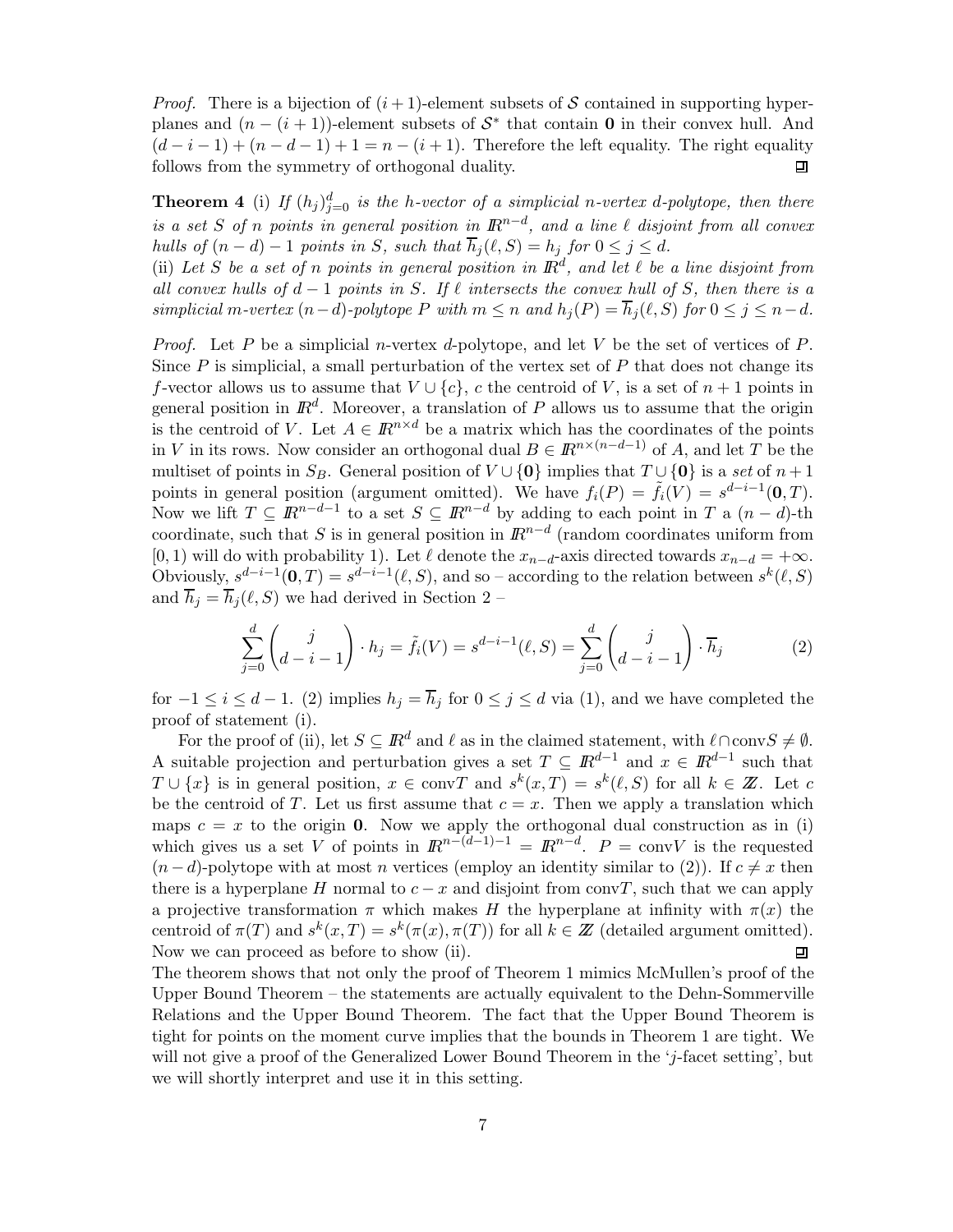#### 4 Lines entering j-facets up to a point

Alternative proof for the bounds on the  $\overline{h}_j$ 's. Let S' be a set of n points in  $\mathbb{R}^{d+1}$  in general position (it's  $(d+1)$ -space now!). Let  $\ell$  be a directed line parallel to the  $x_{d+1}$ -axis and disjoint from all convex hulls of d points in S'. For  $j \in \mathbb{Z}$ , let  $\overline{h}_j = \overline{h}_j(\ell, S')$ .

Let S be the orthogonal projection of S' to the hyperplane  $x_{d+1} = 0$  and let x be the projection of  $\ell$ . That is, by removing the last coordinate, we can consider  $S \cup \{x\}$  as a set of points in  $\mathbb{R}^d$ . A small perturbation of S' that does not change the  $\overline{h}_j$ 's allows us to assume that  $S \cup \{x\}$  is in general position.

We choose a directed line  $\lambda$  in  $\mathbb{R}^d$  through x that is disjoint from all convex hulls of d – 1 points in S. For  $i \in \mathbb{Z}$ , we let  $\hat{h}_i = \hat{h}_i(x, \lambda, S)$  be the number of i-facets of S entered by  $\lambda$  before x (i.e. with x on the negative side).

We want to argue that

$$
\overline{h}_j - \overline{h}_{j-1} = \hat{h}_j - \hat{h}_{n-d-j} \tag{3}
$$

for all  $j \in \mathbb{Z}$ . Before we proceed with this argument, note that  $\hat{h}_i \leq \overline{h}_i(\lambda, S)$ . If we know that  $\overline{h}_i(\lambda, S) \leq {i+d-1 \choose d-1}$  $\,$ , then from  $(3)$  it follows that

$$
\overline{h}_j = \sum_{i=0}^j (\hat{h}_i - \hat{h}_{n-d-i}) \le \sum_{i=0}^j \hat{h}_i \le \sum_{i=0}^j \binom{i+d-1}{d-1} = \binom{j+(d+1)-1}{(d+1)-1}
$$

and we have an inductive proof of the upper bound  $\binom{j+d-1}{d-1}$ ) starting in dimension  $d = 1$ .

So why does (3) hold? We count the number  $s^k = s^k(x, S)$  of  $(k+d+1)$ -element subsets of S whose convex hulls contain x, or, equivalently, the number  $s^k(\ell, S')$  of  $(k + (d + 1))$ element subsets of S' whose convex hull is intersected by  $\ell$ . For  $k \in \mathbb{Z}$ ,

$$
s^{k}(\ell, S') = \sum_{i} \underbrace{\binom{i}{k}}_{\binom{i+1}{k+1} - \binom{i}{k+1}} \cdot (\overline{h}_{i-1} - \overline{h}_{i}), \qquad (4)
$$

where the first equality was derived in Section 2.

We develop the numbers  $s^k$  'directly' in  $\mathbb{R}^d$  in the set S. To this end we observe a point  $\xi$  moving on  $\lambda$  towards x. As  $\xi$  enters an *i*-facet of S, it exits  $\binom{i}{k+1}$  convex hulls of  $k + d + 1$  points, and it penetrates  $\binom{n-d-i}{k+1}$  convex hulls of  $k + d + 1$  points in S'. This shows that

$$
s^k(x, S) = \sum_{i=0}^{n-d} \hat{h}_i \cdot \left( \binom{n-d-i}{k+1} - \binom{i}{k+1} \right) = \sum_i \binom{i}{k+1} \cdot (\hat{h}_{n-d-i} - \hat{h}_i) \tag{5}
$$

for  $k \in \mathbb{Z}$ .  $s^k(\ell, S') = s^k(x, S)$ , (4), and (5) imply (3) via (1).

Apart from the alternative proof of the upper bounds for the  $\overline{h}_j$ 's, we want to point out two implications of (3). First, the difference  $\hat{h}_j - \hat{h}_{n-d-j}$  does not depend on the choice of line  $\lambda$  through x. Second, since we know from the GLBT that  $\overline{h}_j \geq \overline{h}_{j-1}$  for  $2j \leq (n - (d + 1)) + 1 = n - d$ , we can conclude that  $\hat{h}_j - \hat{h}_{n-d-j} \geq 0$  for  $2j \leq n - d$ . In other words, the GLBT says that for  $2j \leq n-d$ , we can never leave more j-facets than we enter j-facets as we move along a line starting at a point outside the convex hull of S.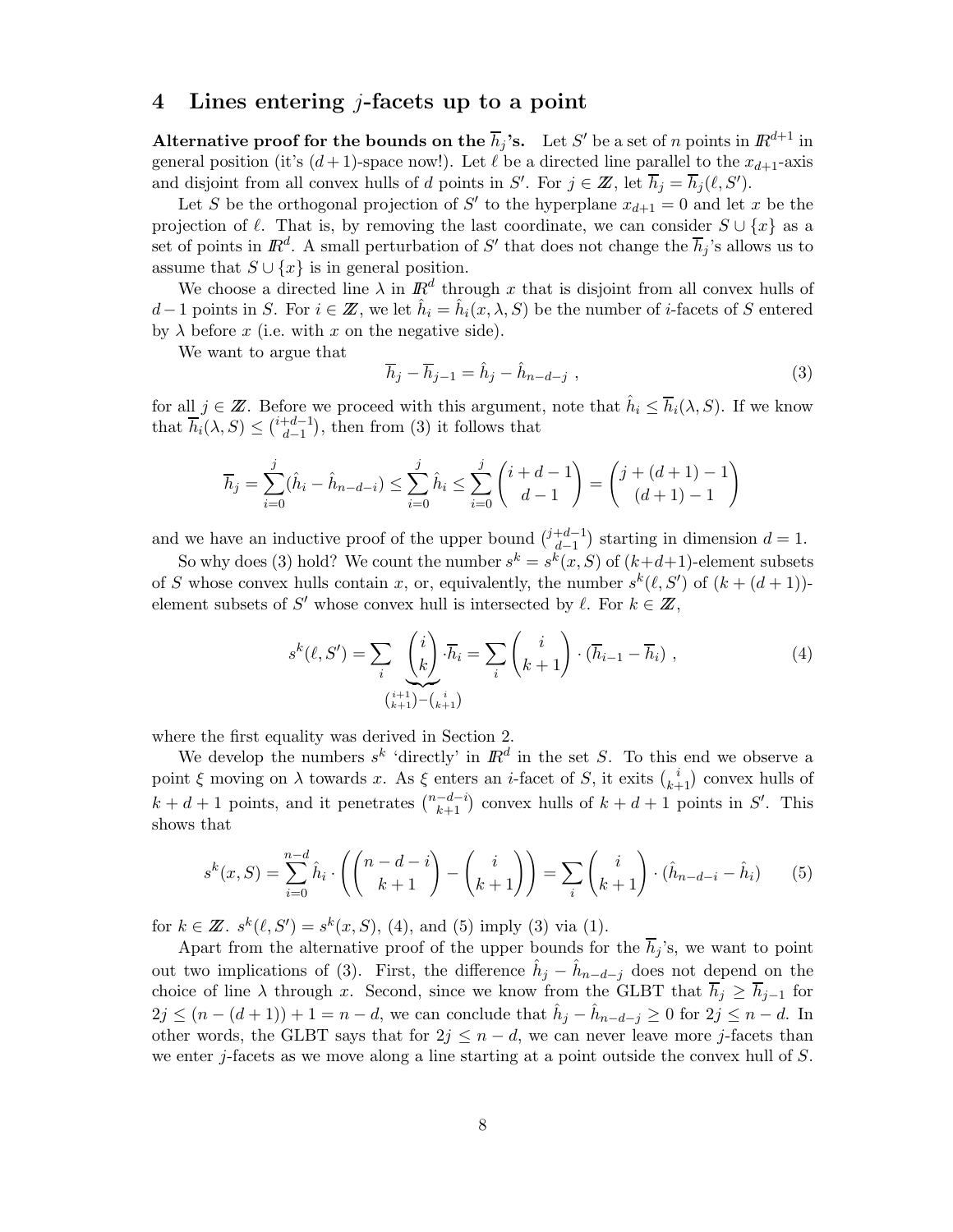The g-values of a point relative to S. Let S be a set of n points in  $\mathbb{R}^d$  in general position, let x be a point not in S such that  $S \cup \{x\}$  is in general position, and, let  $\lambda$  be a directed line through x which is disjoint from all convex hulls of  $d-1$  points in S. We define

$$
g_j = g_j(x, S) := \hat{h}_j(x, \lambda, S) - \hat{h}_{n-d-j}(x, \lambda, S)
$$
.

for  $0 \leq j \leq n-d$ . Recall that  $g_j$  does not depend on the choice of  $\lambda$ .



Illustrating the function  $g_3(x, S)$  for a set S of nine points in the plane. Darker shading indicates larger  $g_3(x, S)$  for points x in that area.

**Lemma 5** (i)  $g_j = -g_{n-d-j}$  for  $0 \le j \le n-d$ . (ii) For  $n - d$  even,  $g_{(n-d)/2} = 0$ . (iii)  $g_j \geq 0$  for  $0 \leq 2j \leq n-d$ . (iv)  $s^k(x, S) = -\sum_{i=0}^{n-d} {i \choose k+1} g_i(x, S)$  for all  $k \in \mathbb{Z}$ . (v)  $x \notin \text{conv}S$  iff  $g_j(x, S) = 0$  for all  $j, 0 \le j \le n - d$ .

Recall that (iii) is equivalent to the GLBT for simplicial  $(n-d-1)$ -polytopes with at most  $n$  vertices. While this statement seems to be difficult to prove, the reader is encouraged to verify it for  $j < (n - d)/d$  via centerpoints (see [10]): Given  $S \subseteq \mathbb{R}^d$ , a point  $c \in \mathbb{R}^d$  is called *centerpoint* if every hyperplane containing c has at most  $d|S|/(d+1)$  points from S on either side. Such a centerpoint exists for every finite point set.

In the next section we will use

$$
\Gamma_j = \Gamma_j(S) := \sum_{p \in S} g_j(p, S \setminus \{p\})
$$

for  $0 \leq j \leq (n-1) - d$ , and

$$
\Sigma^{k} = \Sigma^{k}(S) := -\sum_{i=0}^{(n-1)-d} {i \choose k+1} \Gamma_{i} .
$$
 (6)

for  $k \in \mathbb{Z}$ . We record the immediate implications of Lemma 5 to the introduced values.

**Lemma 6** (i) For  $0 \le j \le (n-1) - d$ ,  $\Gamma_j = -\Gamma_{(n-1)-d-j}$ . (ii) For  $(n-1) - d$  even,  $\Gamma_{(n-d-1)/2} = 0$ . (iii)  $\Gamma_j \geq 0$  for  $2j \leq (n-1) - d$ . (iv) For all  $k \in \mathbb{Z}$ ,  $\Sigma^k$  is the number of pairs  $(p, Q)$ ,  $Q \in {S \choose k+d+1}$ ,  $p \in S \setminus Q$ , with  $p \in \text{conv}Q$ . (v) S is in convex position iff  $\Gamma_j = 0$  for all j,  $0 \le j \le (n-1) - d$ . 回

囙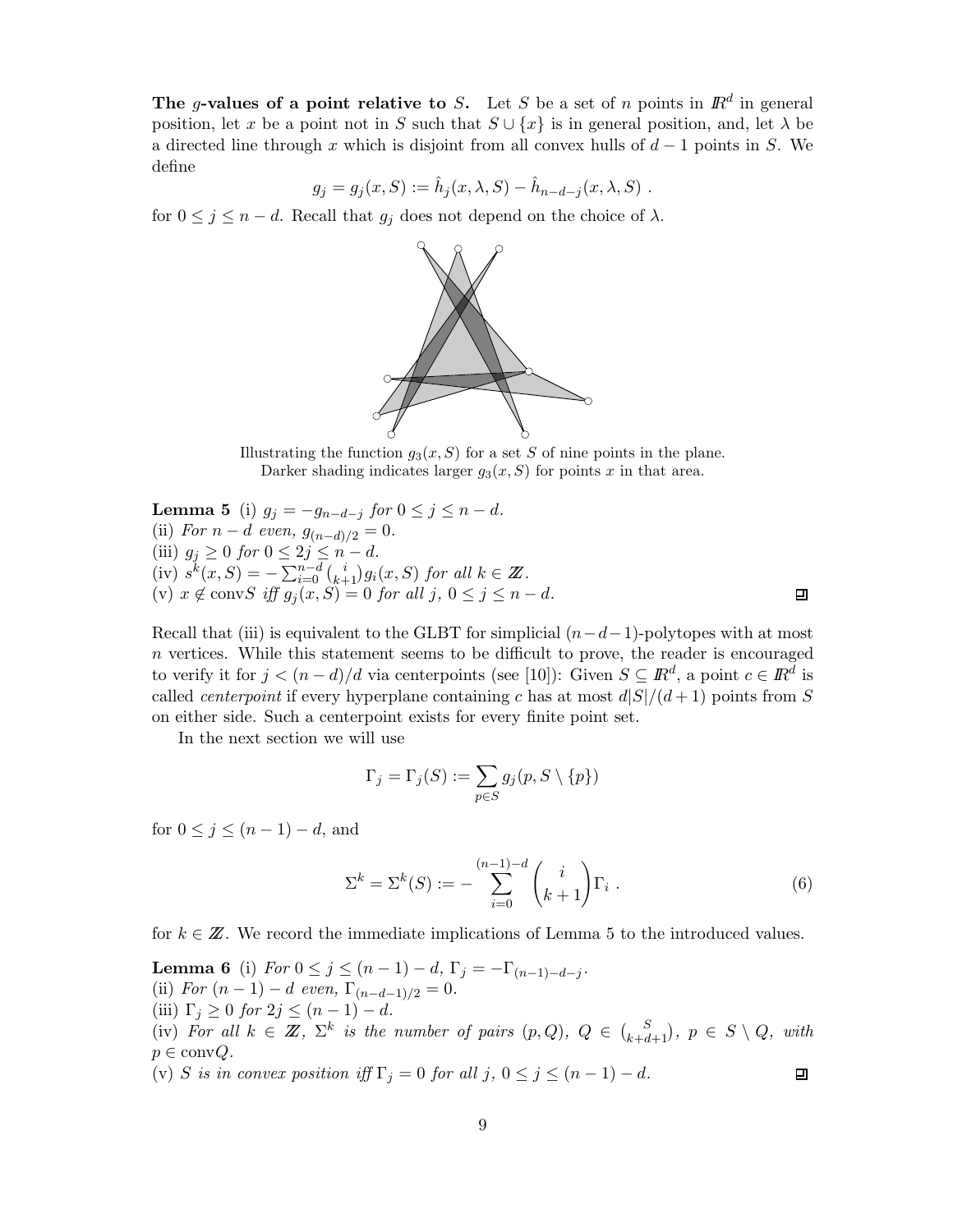# 5 A conclusion

Given a set S of n points in  $\mathbb{R}^d$  in general position, we denote by  $e_j = e_j(S)$  the number of j-facets of S and we set  $E_j = E_j(S) := \sum_{i \leq j} e_i(S)$ . We show a tight upper bound on  $E_j$  in 3-space for  $2j \leq n-4$ . Two simple facts we will need below:  $e_j = e_{n-d-j}$  and  $E_{n-d} = 2 {n \choose d}.$ 

First, we count the number of 0-facets of  $(k + d)$ -element subsets of S, i.e.  $e_0^k :=$  $\sum_{Q \in {S \choose k+d}} e_0(Q)$ , in terms of the  $E_j$ 's.

$$
e_0^k = \sum_j {n-d-j \choose k} e_j e_j = \sum_{j=0}^{n-d} {j \choose k} e_j e_j
$$
  
=  $-(\binom{0}{k} \sum_{j=0}^{k-1} e_j + \sum_{j=0}^{n-d-1} \underbrace{\left( \binom{j}{k} - \binom{j+1}{k} \right)}_{-(k-1)} E_j + \binom{n-d}{k} \underbrace{E_{n-d}}_{2\binom{n}{d}}$   
=  $2 \underbrace{\binom{n}{k+d}}_{k+d} {k+d \choose d} - \sum_{j=0}^{n-d-1} {j \choose k-1} E_j$ 

Second we count the number of vertices of the convex hulls of  $(k + d)$ -element subsets of *S*, i.e.  $f_0^k := \sum_{Q \in {S \choose k+d}} f_0(\text{conv}Q)$ .

$$
f_0^k + \Sigma^{k-2} = (k+d) \binom{n}{k+d}
$$

since every pair  $(p, Q)$ ,  $Q \in \binom{S}{k+d-1}$ ),  $p \in S \setminus Q$ , contributes either one to  $f_0^k$  (if  $p \notin \text{conv}Q$ ) or one to  $\Sigma^{k-2}$  (if  $p \in \text{conv}Q$ ). We substitute  $\Sigma^{k-2}$  according to (6):

$$
f_0^k = (k + d) {n \choose k + d} + \sum_{j=0}^{n-d-1} {j \choose k-1} \Gamma_j.
$$

In the plane,  $e_0^k = f_0^k$  yields

$$
\sum_{j=0}^{n-3} {j \choose k-1} (E_j + \Gamma_j) = {n \choose k+2} \underbrace{(2 {k+2 \choose 2} - (k+2))}_{k(k+2)}.
$$

This equality is satisfied for and only for  $E_j + \Gamma_j = (j + 1)n$ . In 3-space, Euler's Relation gives  $e_0^k = 2f_0^k - 4\binom{n}{k+3}$  and

$$
\sum_{j=0}^{n-4} {j \choose k-1} (E_j + 2\Gamma_j) = {n \choose k+3} \underbrace{(2 {k+3 \choose 3} - 2(k+3) + 4) \choose k(k+1)(k+5)/3}.
$$

Here,  $E_j + 2\Gamma_j = 2\left(\binom{j+2}{2}n - 2\binom{j+3}{3}\right)$  constitutes the unique solution.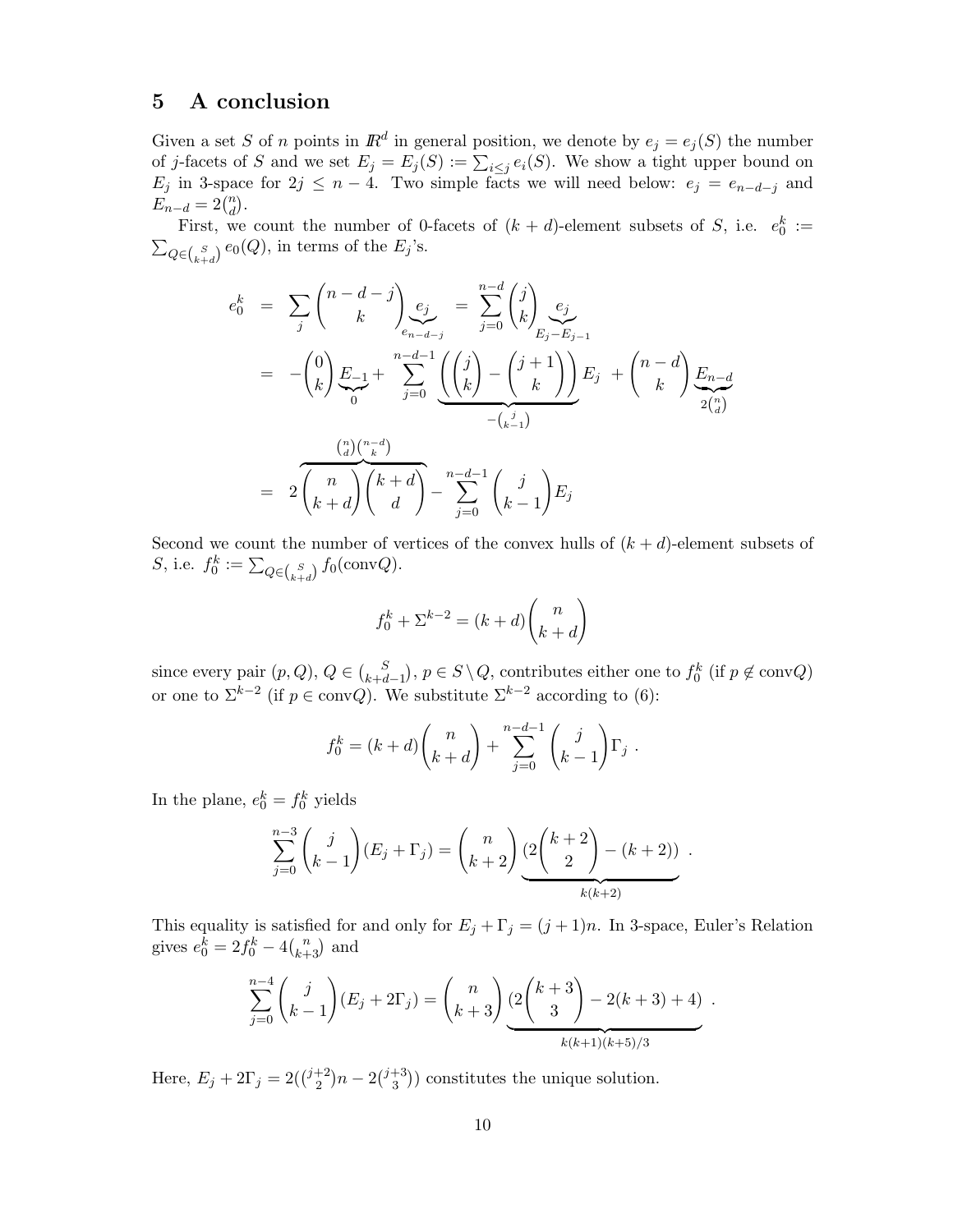**Lemma 7** (i) In the plane,  $E_{n-2} = 2{n \choose 2}$  and  $E_j = (j+1)n - \Gamma_j$  for  $0 \le j \le n-3$ . (ii) In 3-space,  $E_{n-3} = 2\binom{n}{3}$  and  $E_j = 2(\binom{j+2}{2}n - 2\binom{j+3}{3} - \Gamma_j)$  for  $0 \le j \le n-4$ .  $\Box$ 

Lemma 6 (iii) and (v) provide

Corollary 8 (i) In the plane,  $E_j \leq (j+1)n$  for  $0 \leq 2j \leq n-3$  with equality for S in convex position.

(ii) In 3-space,  $E_j \leq 2(\binom{j+2}{2}n - 2\binom{j+3}{3})$  for  $0 \leq 2j \leq n-4$  with equality for S in convex position.

Bound (i) has been previously established in [1] and [16]. Bound (ii) was known for  $j \leq n/4-2$ , [2]. The restriction of ' $2j \leq n-d-1$ ' is a crucial threshold for exact  $E_j$ -bounds, since, for  $n - d$  even,  $E_{(n-d)/2} = {n \choose d} + e_{(n-d)/2}/2$ .

For constant dimension d, an asymptotic bound of the order  $n^{\lfloor d/2 \rfloor}(j+1)^{\lceil d/2 \rceil}$  – asymptotically tight for points on the moment curve – is known,  $[6]$ .

REMARK 1 Let us write  $GLBT(d, n)$  for the statement of the Generalized Lower Bound Theorem for simplicial d-polytopes with at most n vertices. We have seen that  $GLBT(d, d+$ 3) implies Corollary 8 (i), and  $GLBT(d, d+4)$  implies part (ii) of that corollary. In fact, one can show now that  $GLBT(d, d+3)$  is equivalent to (i) and  $GLBT(d, d+4)$  is equivalent to (ii). That is, [1] and [16] have shown  $\text{GLBT}(d, d+3)$ .

The argument proceeds as follows. Suppose we have  $d+4$  points in general position in  $\mathbb{R}^d$ , whose convex hull violates  $\text{GLBT}(d, d+4)$ . By the duality described in Section 3 this corresponds to a set of  $n = d + 4$  points in  $\mathbb{R}^4$  and a directed line  $\ell$  such that  $\overline{h}_{j-1} > \overline{h}_j$ for some  $2j \leq d+1 = n-3$ . Now we project this point set parallel to  $\ell$  to obtain a 3-dimensional *n*-point set S with a point x with  $g_i(x, S) < 0$ . Note that we can project S to a sphere centered at x without changing  $g_i(x)$ : clearly, such a projection will not change  $s^k(x)$ ,  $k \in \mathbb{Z}$ , and so, due to Lemma 5(iv), it will not change the  $g_i(x)$ 's. Let S' be this projected set together with x, i.e.  $|S'| = n + 1$ . Since all points in S' apart from x are extreme, we have  $\Gamma_j(S') = g_j(x, S' \setminus \{x\}) < 0$ , where  $2j \leq n-3 = |S'| - 4$ . Now Lemma 7 infers the fact that S' has more  $(\leq j)$ -facets than a set of  $n+1$  points in convex position.

REMARK 2 It is not clear how the bounds in Corollary 8 generalize to higher dimensions. All we can claim at this point (without providing the proof here) is that if the number of ( $\leq j$ )-facets in 4-space is maximized in convex position for  $2j \leq n-5$ , then it is maximized for points on the moment curve, or, more generally, by the vertex sets of neighborly polytopes (where these numbers are known).

REMARK 3 We have mentioned relations to other papers in the introduction. In Lee's contribution [10] the duality is worked out, and a winding number is introduced, equivalent to the  $q_i$ -values of a point we defined here. Also a proof of  $GLBT(d, d+3)$  in this dual setting is presented.

In [5] Clarkson presents a nice probabilistic proof for an upper bound of  $\binom{j+d-1}{d-1}$  for the number of so-called local minima in  $j$ -levels of arrangements of hyperplanes in  $d$ space. This translates to the bounds for the number of j-facets entered by a line (by polar duality). He uses LP-duality to show that this way he gave a new proof of the Upper Bound Theorem.

Finally, Mulmuley considers in [15] so-called h-matrices of bounded k-complexes of arrangements of hyperplanes. 'Our' h- and  $\bar{h}$ -vector appears in such an h-matrix as the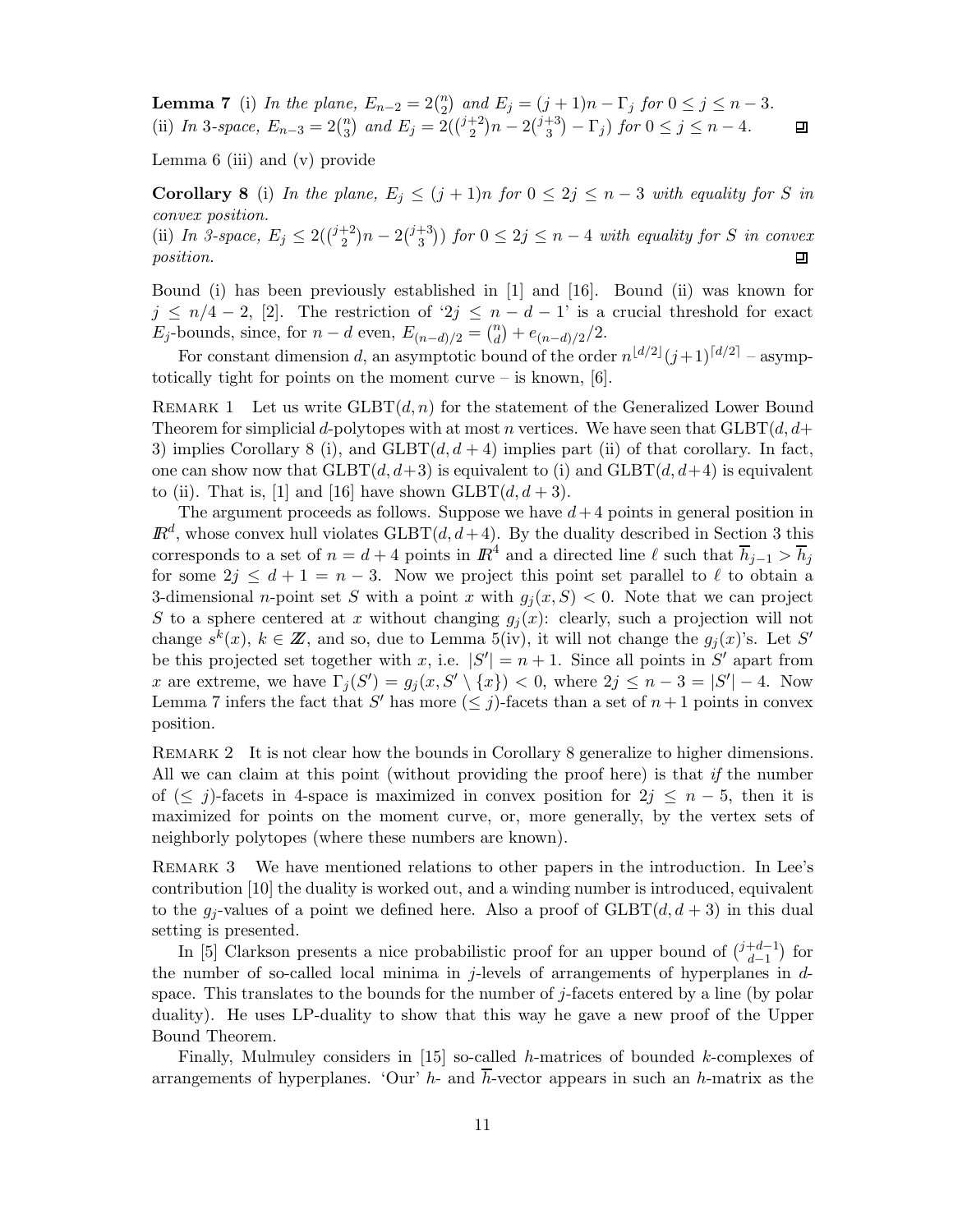first row and column. Again, properties are derived similar to the Upper Bound Theorem and Dehn-Sommerville Relations.

One difference between our setting and the ones (related by polar duality) in [5] and [15] is that they have to add extra objects in order to ensure boundedness – an issue that never occurs in our scenario.

REMARK 4 A k-set of a finite set S in  $\mathbb{R}^d$  is a subset K of S that can be separated from  $S \setminus K$  by a hyperplane. By the relation between k-sets and j-facets mentioned in [2, Theorem 3], Corollary 8 implies that for  $k \leq n/2 - 1$  the number of  $(\leq k)$ -sets of *n*-point sets in  $\mathbb{R}^3$  is maximized in convex position.

REMARK 5 We refer to a paper by J. Linhart [11], since he proves the same bound for a similar problem. Let us briefly translate his setting to a scenario comparable to ours. We are given a set S' of  $n + 2$  points in general position in  $\mathbb{R}^d$ . Let x and y be two distinct points in S', and  $S := S' \setminus \{x, y\}$ . For  $0 \le j \le n + 1 - d$ , we denote by  $\hat{e}_j$  the number of j-facets of  $S \cup \{x\}$  incident to x and with y on its positive side;  $\hat{E}_j := \sum_{i=0}^j \hat{e}_j$ . Then Linhart proves that for all  $0 \le j \le n - (d - 1)$  we have  $E_j \le (j + 1)n$ , if  $d = 3$ , we have  $\hat{E}_j \leq 2(\binom{j+2}{2}n-2\binom{j+3}{3}),$  if  $d=4$ , and we have  $\hat{E}_j \leq n(\binom{j+2}{2}(n-1)-2\binom{j+3}{3})/2$ , if  $d=5$ .

So how does this relate to our problem of counting all  $j$ -facets? If  $x$  can be separated from S by a hyperplane H, then we can consider  $S''$ , the set of intersections of the segments  $\overline{x}p, p \in S$ , with the hyperplane H. Clearly, there is a bijection between the j-facets of S incident to x on one hand, and the *j*-facets of  $S''$  in H on the other hand. That is, on one hand, the bound we obtained here for  $(\leq j)$ -facets in 3-space implies Linhart's bound in 4-space only when  $x$  is separable; on the other hand, we are not restricted to *j*-facets containing a specific point y. Hence the results are incomparable. It explains why Linhart's bounds are valid for all  $j$ , while this cannot be the case for our problem.

### References

- [1] Noga Alon and Ervin Gy˝ori, The number of small semispaces of a finite set of points in the plane, J Combin Theory Ser A 41 (1986) 154–157
- [2] Artur Andrzejak, Boris Aronov, Sariel Har-Peled, Raimund Seidel, and Emo Welzl, Results on k-sets and j-facets via continuous motion, in "Proc 14th Ann ACM Symp on Comput Geom" (1998) 192-199
- [3] Artur Andrzejak and Emo Welzl, Halving point sets, Documenta Mathematica, Extra Volume ICM 98, Proceedings of the International Congress of Mathematicians Berlin, Vol. III (1998) 471-478.
- [4] Louis J. Billera and Carl W. Lee, A proof of the sufficiency of McMullen's conditions for f-vectors of simplicial convex polytopes, J Combin Theory Ser A 31 (1981) 237-255
- [5] Kenneth L. Clarkson, A bound on local minima of arrangements that implies the Upper Bound Theorem, Discrete Comput Geom 10 (1993) 427–433
- [6] Kenneth L. Clarkson and Peter W. Shor, Applications of random sampling in computational geometry, II, Discrete Comput Geom 4 (1989) 387–421
- [7] Tamal K. Dey, Improved bounds for planar k-sets and related problems, Discrete Comput Geom 19 (1998) 373-382
- [8] Paul Erdős, László Lovász, A. Simmons, and Ernst G. Straus, Dissection graphs of planar point sets, in A Survey of Combinatorial Theory (Eds. Jagdish N. Srivastava et al.), North Holland Publishing Company (1973) 139–149